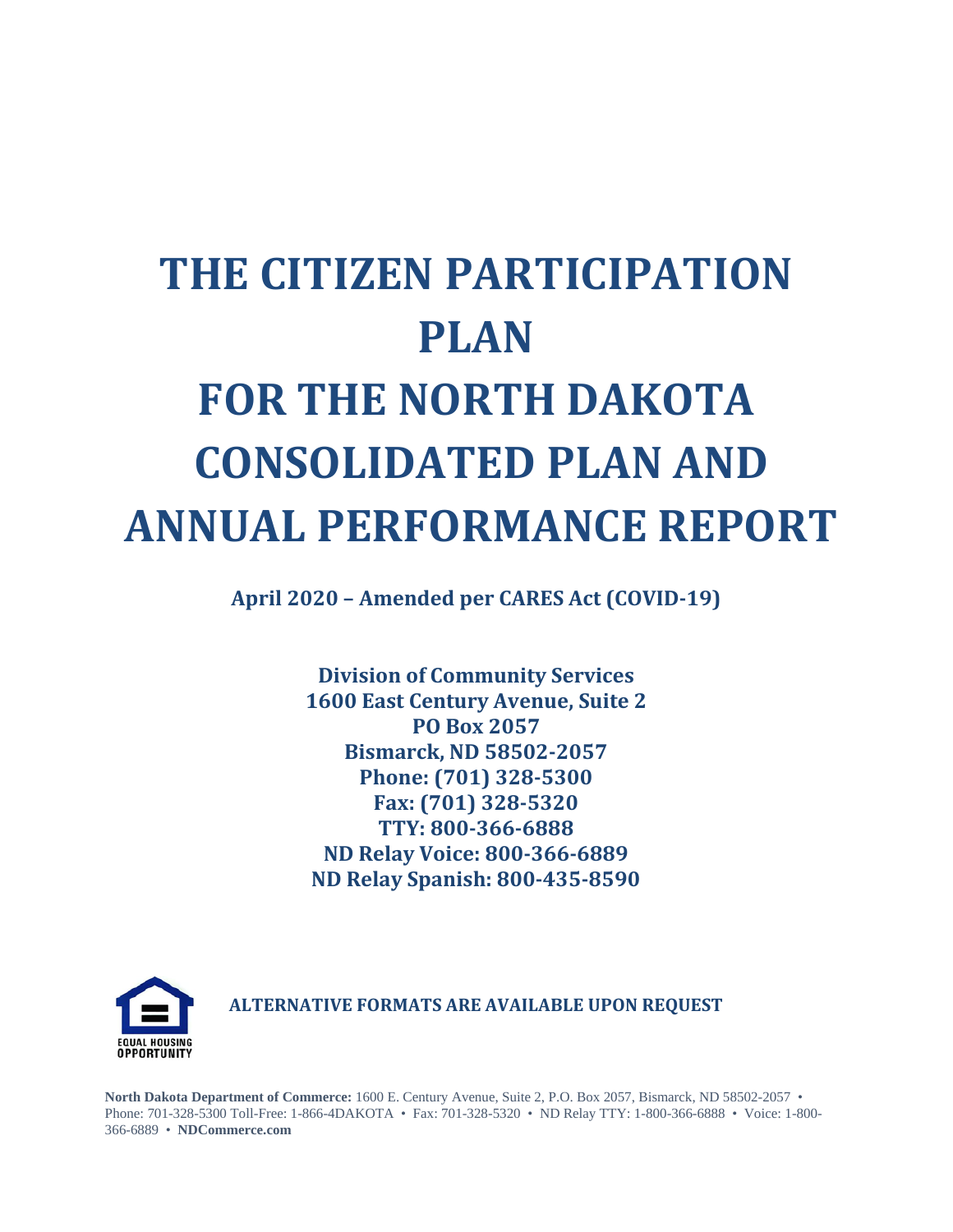#### **PURPOSE**

In 1994, the US Department of Housing and Urban Development issued new rules consolidating the planning, application, reporting, and citizen participation processes of four formula grant programs: Community Development Block Grants (CDBG), Home Investment Partnerships (HOME), Housing Trust Fund (HTF), Emergency Solutions Grants (ESG) and Housing Opportunities for Persons with AIDS (HOPWA). The new planning process was intended to more comprehensively fulfill three basic goals: to provide decent housing, to provide a suitable living environment and to expand economic opportunities.

The Consolidated Plan is actually a three-part planning process required by HUD. It comprises developing a five-year strategic plan, preparing annual action plans and submitting annual performance reports. These three parts are intended to furnish the framework whereby North Dakota can identify its housing, homeless, community, and economic development needs, identify resources that will be tapped and actions to be taken to address the needs, as well as look back and evaluate the state's progress toward achieving its strategic goals. Completing these documents on time and in a manner that is acceptable to HUD ensures program funding.

The precursor to the Consolidated Plan is the Citizen Participation Plan (CPP). The objectives of the CPP are to ensure that the citizens of North Dakota, particularly persons of low and moderate income, persons living in slum and blight areas, units of local government, housing agencies and other interested parties, are provided with the opportunity to participate in the planning and preparation of the Consolidated Plan, including amendments to the Consolidated Plan and the Annual Performance Report. In doing so, the CPP sets forth general policies and procedures for implementing and carrying out the consolidated planning process, such as how the Consolidated Plan will be developed, dates and milestones along which the process will proceed and methods for citizens to offer the state assistance and guidance in the formulation of the Plan. Furthermore, the provisions of the CPP fulfill statutory and regulatory requirements for citizen participation specified in the U.S. Department of Housing and Urban Development's rules for the Consolidated Plan, the HOME Investment Partnerships (HOME) Program, the Community Development Block Grant (CDBG) Program, the Housing Trust Fund (HTF), the Emergency Solutions Grants (ESG) Program and the Housing Opportunities for Persons with AIDS (HOPWA) Program. In North Dakota, the North Dakota Department of Commerce, Division of Community Services (DCS) is the lead agency for developing, implementing, monitoring, and reporting on the achievements of the Consolidated Plan. The Division administers CDBG, HTF, ESG, HOME and new funding that may become available. HOPWA funds are administered by Tri-State HELP (Housing Environment for Living Positively).

The Consolidated Plan identifies the housing and community development needs of the State of North Dakota and sets priorities for spending the HUD grant funds. Public comment is a vital component of identifying the state's housing and community development needs and spending priorities. The Consolidated Plan offers the opportunity for strategic statewide planning to occur alongside citizen participation.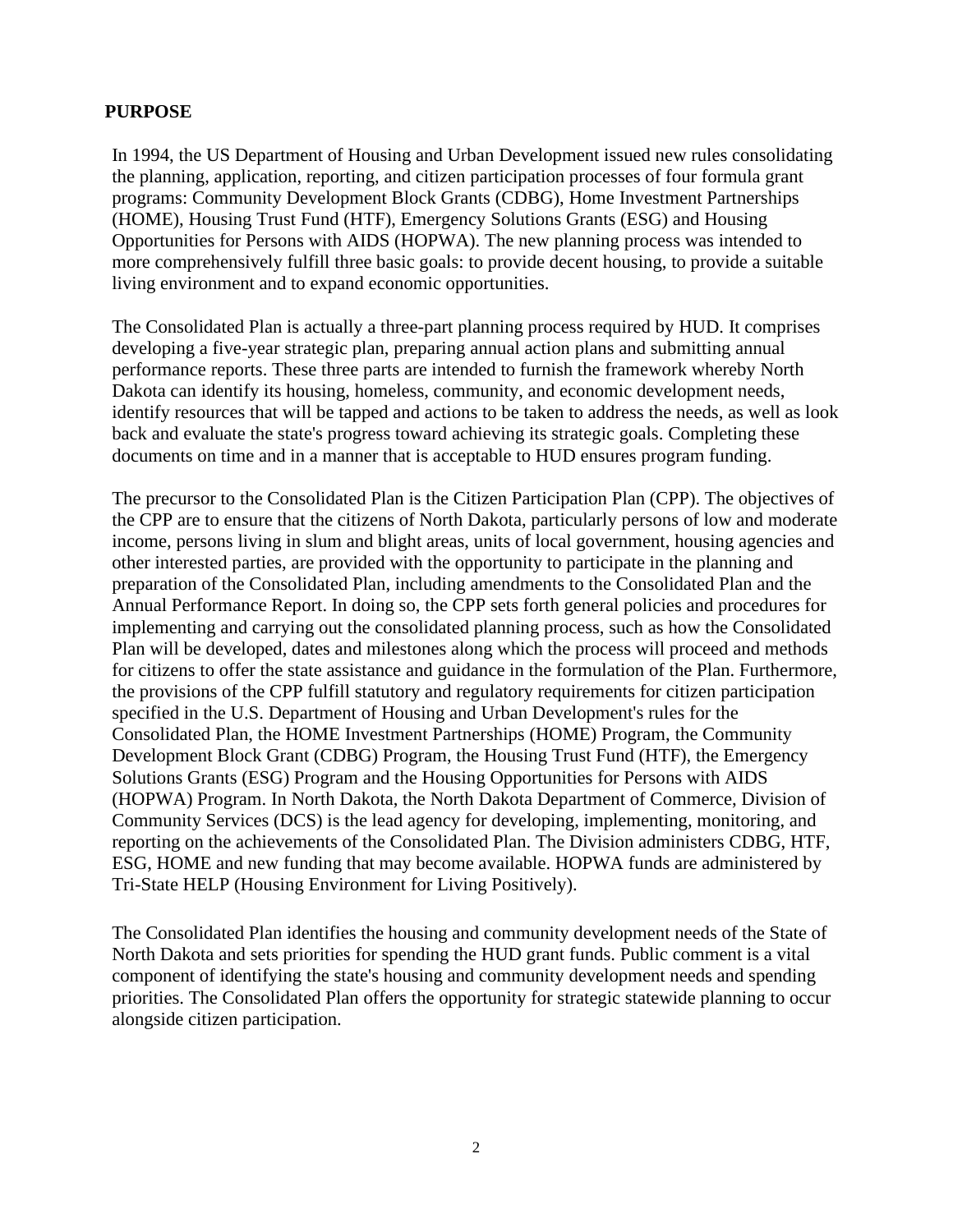## **COMMENT ON THE CITIZEN PARTICIPATION PLAN AND AMENDMENTS**

North Dakota Department of Commerce will receive comments on the proposed Citizen Participation Plan during a 5-day comment period. In the event that there are substantial amendments to this Citizen Participation Plan, an additional comment period of at least 5 days will be allotted. This proposed Citizen Participation Plan (and, if necessary, the substantially amended Citizen Participation Plan) will be made available to the public before the 5-day comment period begins.

Individuals who require accommodations, including appropriate auxiliary aids, translated documents or interpreters to participate in a public hearing, or who would like to request a copy of the proposed Citizen Participation Plan, or another document, in an alternate format, should contact the ND Department of Commerce's Section 504 Coordinator, Tonya Forderer via email at [dcs@nd.gov o](mailto:dcs@nd.gov)r by calling 701-328-5300, TTY: 800-366-6888, Spanish TTY: 800-435-8590 or Relay ND Voice: 800-366-6889.

#### **ENCOURAGEMENT OF CITIZEN PARTICIPATION**

The Consolidated Plan is designed to enumerate North Dakota's overall strategy for coordinating federal and other housing and community development resources to provide decent housing, establish and maintain a suitable living environment, and expand economic opportunities, particularly for low and moderate-income persons.

Interested groups and individuals are encouraged to provide input into all aspects of North Dakota's consolidated planning activities, from assessing needs to setting priorities through performance evaluation. By following the CPP, there will be numerous opportunities for citizens to contribute information, ideas and opinions about ways to improve our neighborhoods, promote housing affordability and enhance the delivery of public services to local residents.

Affirmative efforts to encourage and solicit participation from the state's residents and populations least likely to have awareness of HUD-funded programs and processes including low-income residents, individuals with disabilities, racial and ethnic minorities, and femaleheaded households shall include posting Notifications on the DCS website.

#### **LIMITED ENGLISH PROFICIENT PERSONS AND THE LANGUAGE ACCESS PLAN**

The State of North Dakota will make every effort to ensure that Limited English Proficient (LEP) persons have meaningful access to federally funded programs and services as is required under Title VI of the Civil Rights Act of 1964.

The State of North Dakota has a diverse population where many languages are spoken. A substantial number of persons that speak these languages do not speak English or do not speak English very well and are considered Limited English Proficient (LEP).

Regardless of which language a person speaks or their ability to speak English, the State of North Dakota will make every effort to ensure that they have meaningful access to federal funding services through either oral interpretation or written translations of vital documents.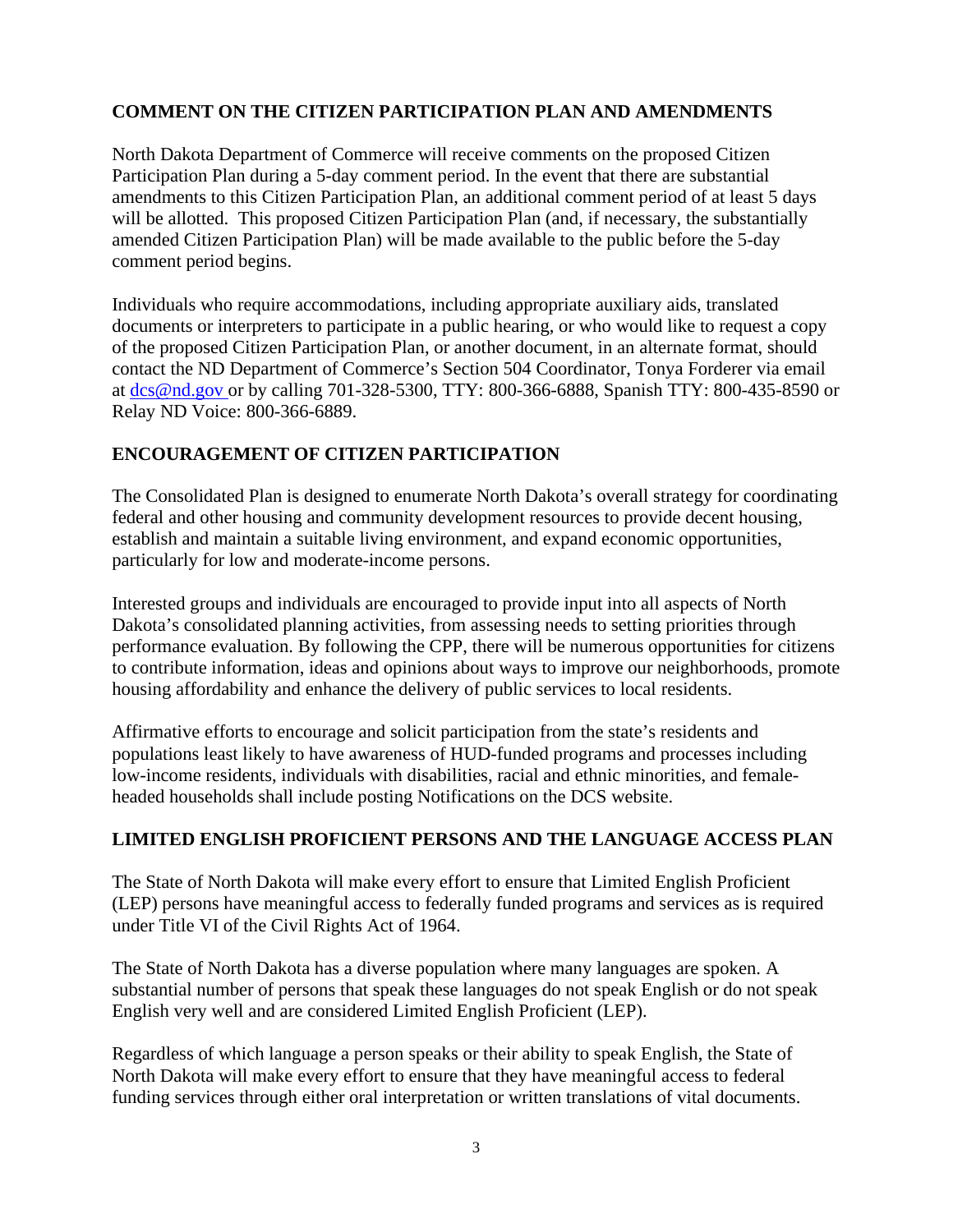Since the State of North Dakota has a number of LEP persons, all countywide public notices and public hearings must ensure that language services are provided or available. For example, each year the public notice for the Annual Action Plan will be printed in various languages and translation services will be provided as necessary for the public hearing. However, many programs and services delivered within the State of North Dakota, including those carried out by participating cities, have distinct service areas and, as such, an assessment must be made by each agency administering the activity to determine which language services should be provided based on the identified LEP population in the service area.

To assist participating agencies, the State of North Dakota has developed a bulletin instructing them to conduct the four-factor analysis and develop their own Language Access Plan (LAP) to ensure that LEP persons have meaningful access to their federally funded programs and services. The state will also provide technical assistance to assist the agencies in conducting the fourfactor analysis and in developing their Language Access Plans.

The four-factor analysis is as follows:

**Factor 1:** Determine the number or proportion of LEP persons served or encountered in the eligible service area.

**Factor 2:** Determine the frequency with which LEP persons come in contact with the program.

**Factor 3:** Determine the importance of the information, services, program, or the activity to people's lives.

**Factor 4:** Assess costs versus resources and benefits in providing language services.

The State of North Dakota is confident that no person will be denied federally funded services based on their ability to speak English.

The State of North Dakota is committed to keeping all interested groups and individuals informed of each phase of the consolidated planning process and of activities being proposed or undertaken under HUD formula grant programs. Opportunities to comment on or participate in planning community development and affordable housing activities and projects will be publicized and disseminated throughout the state.

#### **PUBLIC HEARINGS**

Public hearings will not be held; however, public comments will be accepted via email at [dcs@nd.gov](mailto:dcs@nd.gov) or by calling 701-328-5300, TTY: 800-366-6888, Spanish TTY: 800-435-8590 or Relay ND Voice: 800-366-6889.

A summary of the written and oral public comments received will be considered for the Consolidated Plan.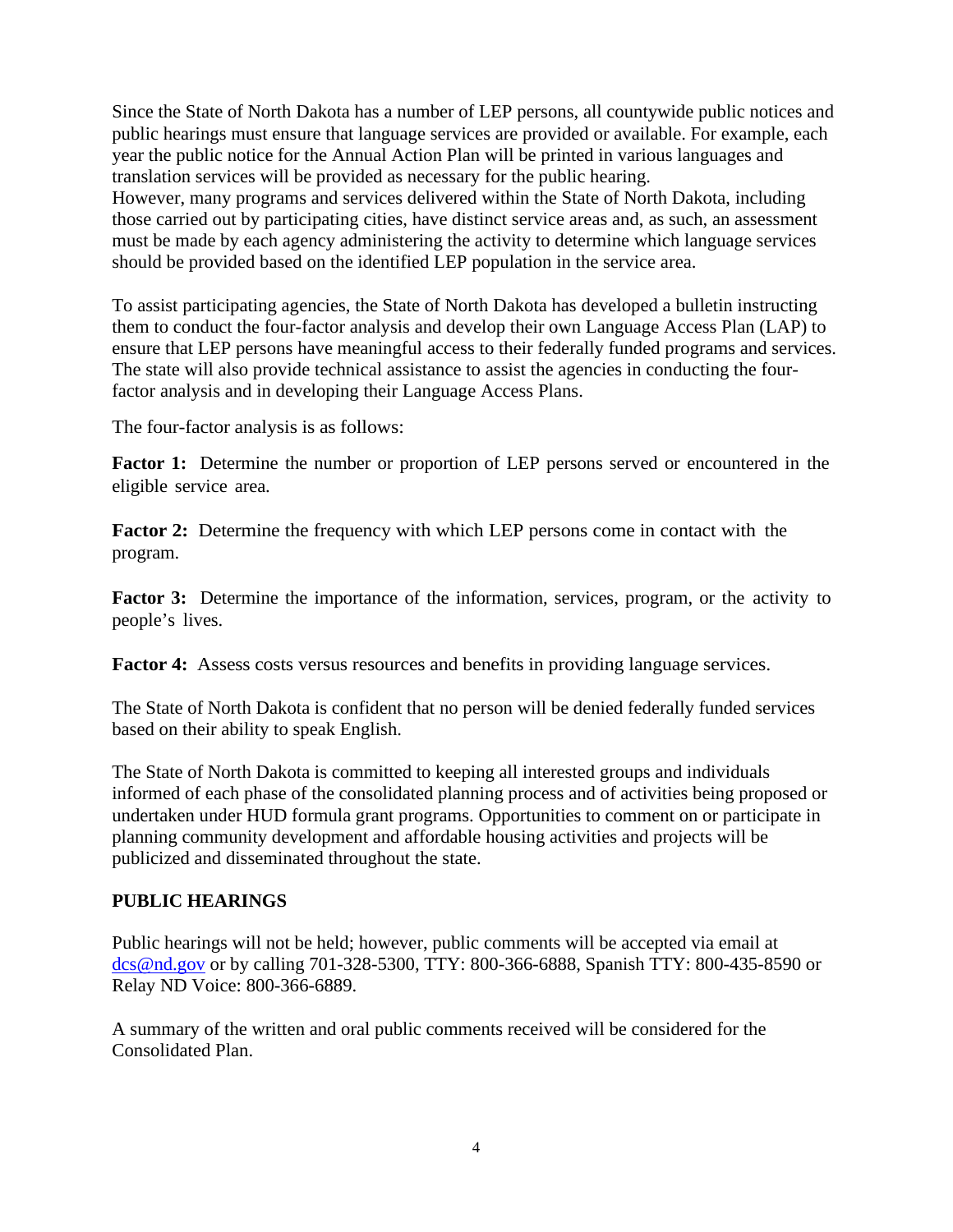# **PUBLICATION OF CONSOLIDATED PLAN DOCUMENTS**

The state will publish the draft Consolidated Plan or Annual Action Plan for public review in a manner that affords citizens, public agencies and other interested parties a reasonable opportunity to examine its contents and submit comments. The Draft Plan will be a complete document and shall include:

- The amount of assistance the state agencies expect to receive, and
- The range of activities that may be undertaken, including the estimated amount that will benefit persons of low and moderate income.

A notice for the release of the Amended Plan will be published on the North Dakota Department of Commerce, Division of Community Services' website at [http://www.communityservices.nd.gov](http://www.communityservices.nd.gov/) at the beginning of the public comment period.

Citizens and groups may obtain a reasonable number of free copies of the proposed Consolidated Plan by contacting the Department of Commerce's Section 504 Coordinator, Tonya Forderer via email at [dcs@nd.gov o](mailto:dcs@nd.gov)r by calling 701-328-5300, TTY: 800-366-6888, Spanish TTY: 800-435-8590 or Relay ND Voice: 800-366-6889.

#### **PUBLIC COMMENTS ON THE DRAFT CONSOLIDATED PLAN AND ANNUAL ACTION PLANS**

Public comment to gather input from citizens regarding proposed changes. Written comments and citizen participation by low and moderate-income individuals, minorities, non-English speaking persons and persons with disabilities will be encouraged through the affirmative efforts outlined in the Encouragement of Citizen Participation section on page 2.

The proposed Consolidated Plan will be made available to interested parties for a comment period no less than 5 days.

#### **PUBLIC OUTREACH**

An informed citizenry is critical to effective and responsive housing and community development programs. Efforts to educate residents and empower their participation are an ongoing element of the consolidated planning process.

Public education and outreach will be facilitated through the use of public advertisement that describe the consolidated planning process, opportunities for citizen participation and available funding through the CDBG, HTF, ESG, and HOME programs.

#### **TECHNICAL ASSISTANCE**

Groups or individuals interested in obtaining technical assistance to develop project proposals or applying for funding assistance through HUD formula grant programs covered by the Consolidated Plan or Annual Action Plan may contact the staff of the North Dakota Department of Commerce, Division of Community Services. Such assistance may be of particular use to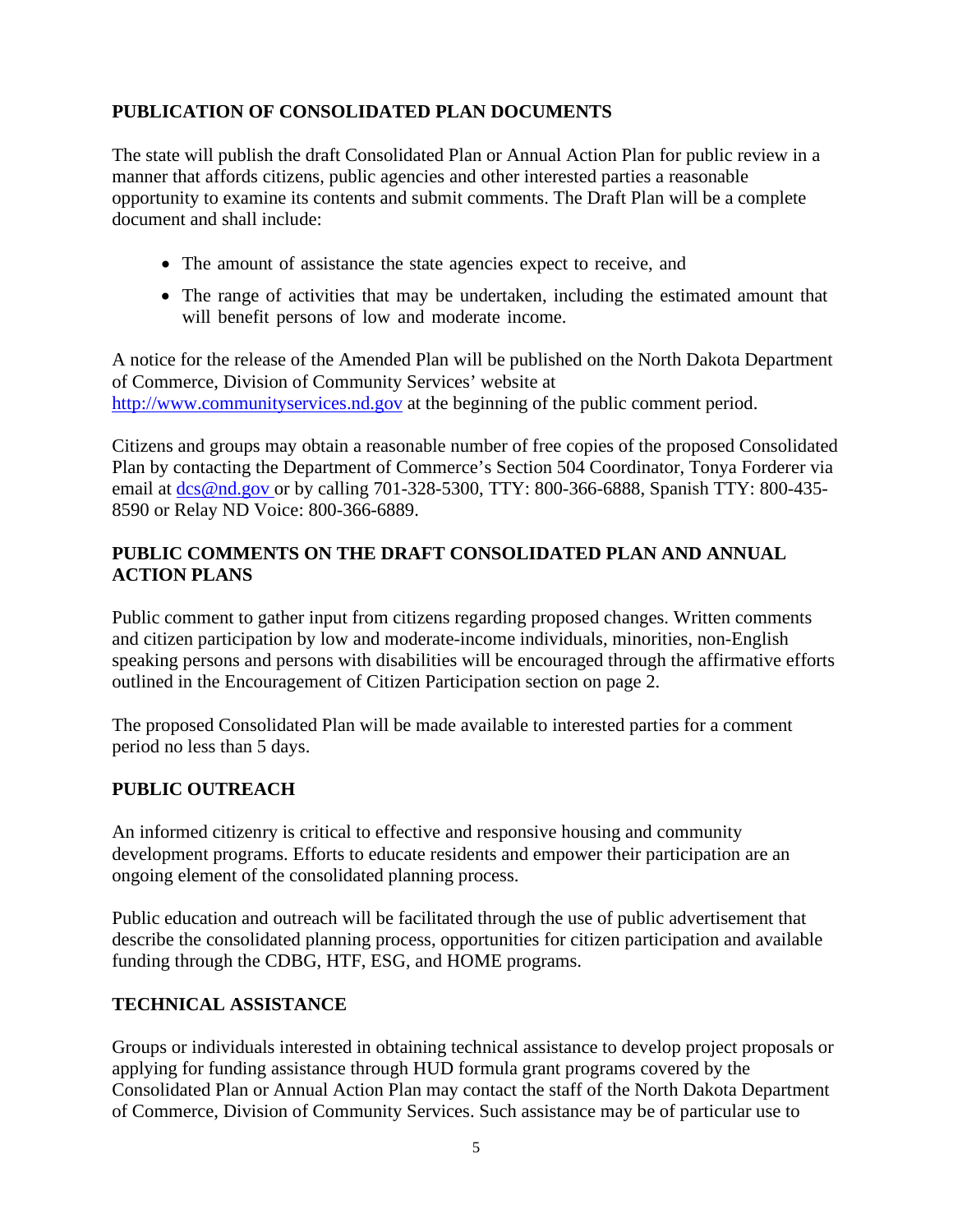community development organizations, nonprofit service providers, and for-profit and nonprofit housing development groups that serve or represent persons of low and moderate income.

# **SUBSTANTIAL AMENDMENT CRITERIA FOR THE CONSOLIDATED PLAN**

The following will constitute a substantial amendment to the Consolidated Plan:

- 1. A change in the method of distribution or grant selection criteria.
- 2. The addition of an activity not initially identified in the Consolidated Plan.
- 3. Funding of an activity not identified in the Consolidated Plan as a high or medium priority.

#### **ADMINISTRATIVE AMENDMENTS**

Administrative amendments are those that are not considered substantial in nature and pertain chiefly to minor administrative modifications of the programs. Thus, they do not require in-depth citizen participation.

#### **CITIZEN PARTICIPATION IN THE EVENT OF A SUBSTANTIAL AMENDMENT**

In the event of a substantial amendment to the Consolidated Plan, the Community Services Division, depending on the nature of the amendment, will allow for an additional 5 day comment period, where the proposed substantially amended Consolidated Plan will be made available to interested parties.

Citizens will be notified of the substantially amended Consolidated Plan's availability on the North Dakota Department of Commerce, Division of Community Services' website at [http://www.communityservices.nd.gov](http://www.communityservices.nd.gov/) for the full public comment period.

## **CONSIDERATION OF PUBLIC COMMENTS ON THE SUBSTANTIALLY AMENDED PLAN**

In the event of substantial amendments to the Consolidated Plan, the state will openly consider any comments on the substantially amended Consolidated Plan from individuals or groups. Comments must be received in writing or by contacting the Department of Commerce's Section 504 Coordinator, Tonya Forderer via email at [dcs@nd.gov o](mailto:dcs@nd.gov)r by calling 701-328-5300, TTY: 800-366-6888, Spanish TTY: 800-435-8590 or Relay ND Voice: 800-366-6889.

A summary of the written and oral comments on the substantial amendments will be included in the amended Consolidated Plan. The final Consolidated Plan will also include a summary of all comments not accepted and their reasons for dismissal.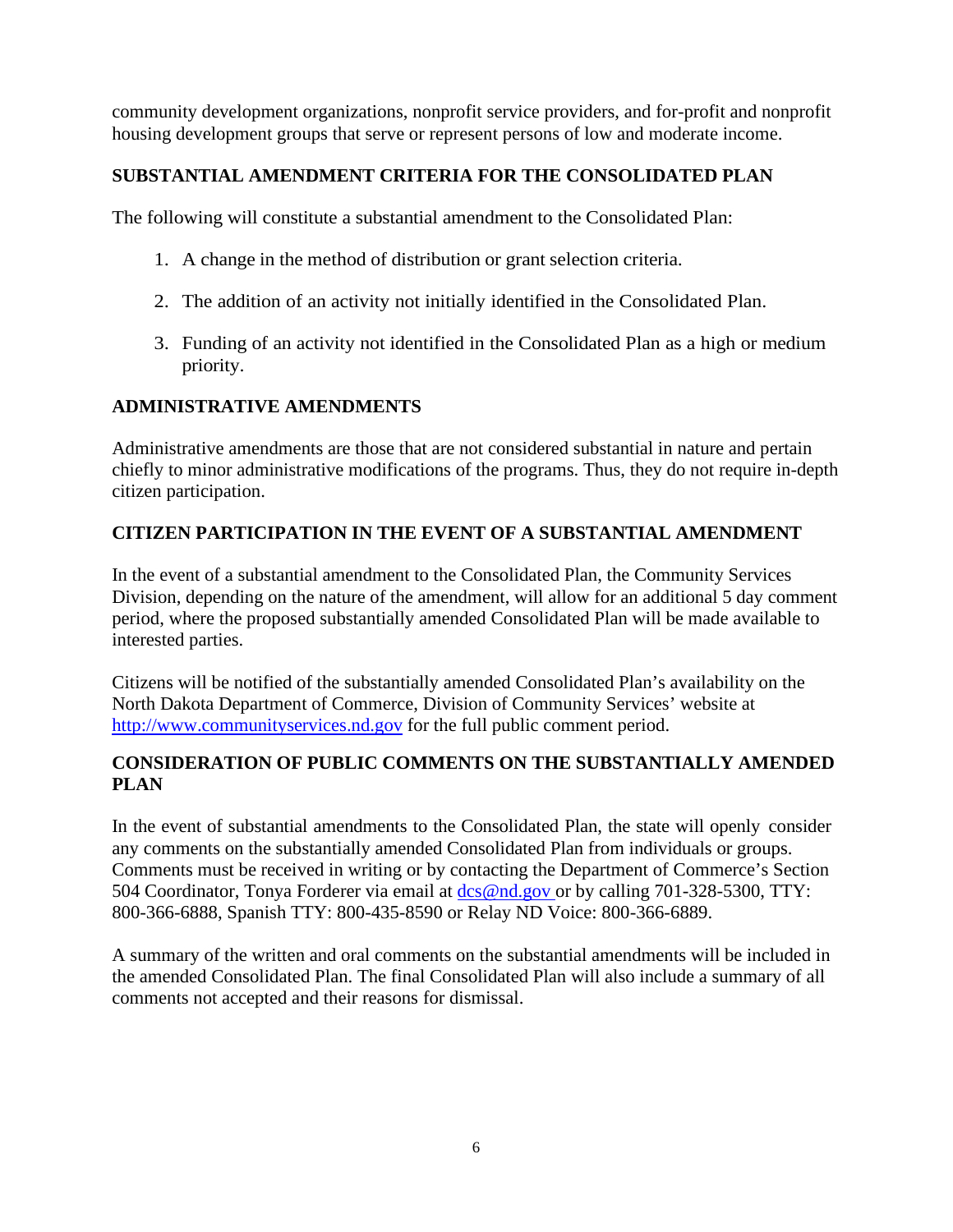## **AMENDMENT CRITERIA FOR THE CDBG PROGRAM DISTRIBUTION STATEMENT**

#### **Amendments to Program Statement Affecting the Action Plan of the Consolidated Plan as stated in the Citizen Participation Plan for the North Dakota Consolidated Plan and Annual Performance Report.**

The following information must be submitted to DCS when amending Regional Program Statements:

- 1. The Regional Council Board or its designated committee must approve amendments to the Regional Program Statement prior to notifying cities, counties and other interested parties.
- 2. Amendments must be posted to the Regional Councils individual websites to allow cities, counties and other interested parties in the region to comment in writing or orally to allow for 5 day comment period. The written notice should be sent in letter or memo form by email.
- 3. A copy of the notification must be submitted to the DCS **within 10 working days of the date of the notification**, along with a copy of the board approval and the minutes approving the amendment. **The 5-day comment period must be completed by the application/amendment deadline as stated in the most current Program Distribution Statement.**
- 4. Upon receipt of the intended change, DCS will forward a copy of all changes to HUD.
- 5. Changes to the Regional Program Statement cannot be implemented prior to the 5 day process.

What constitutes an amendment to the Action Plan? (the following are examples, but the list is not inclusive)

- 1. Changes to initially established grant selection criteria.
- 2. Funding of activities not initially identified in the annual Action Plan.
- 3. Funding of an activity not identified in the Plan as a high or medium priority.

#### **Amendments to Regional Program Statement for the CDBG Program as stated in the Citizen Participation Plan for the North Dakota Consolidated Plan and Annual Performance Report.**

The following information must be submitted to the DCS when amending Regional Program Statements:

1. The Regional Council Board or its designated committee must approve amendments to the Regional Program Statement prior to notifying cities, counties and other interested parties.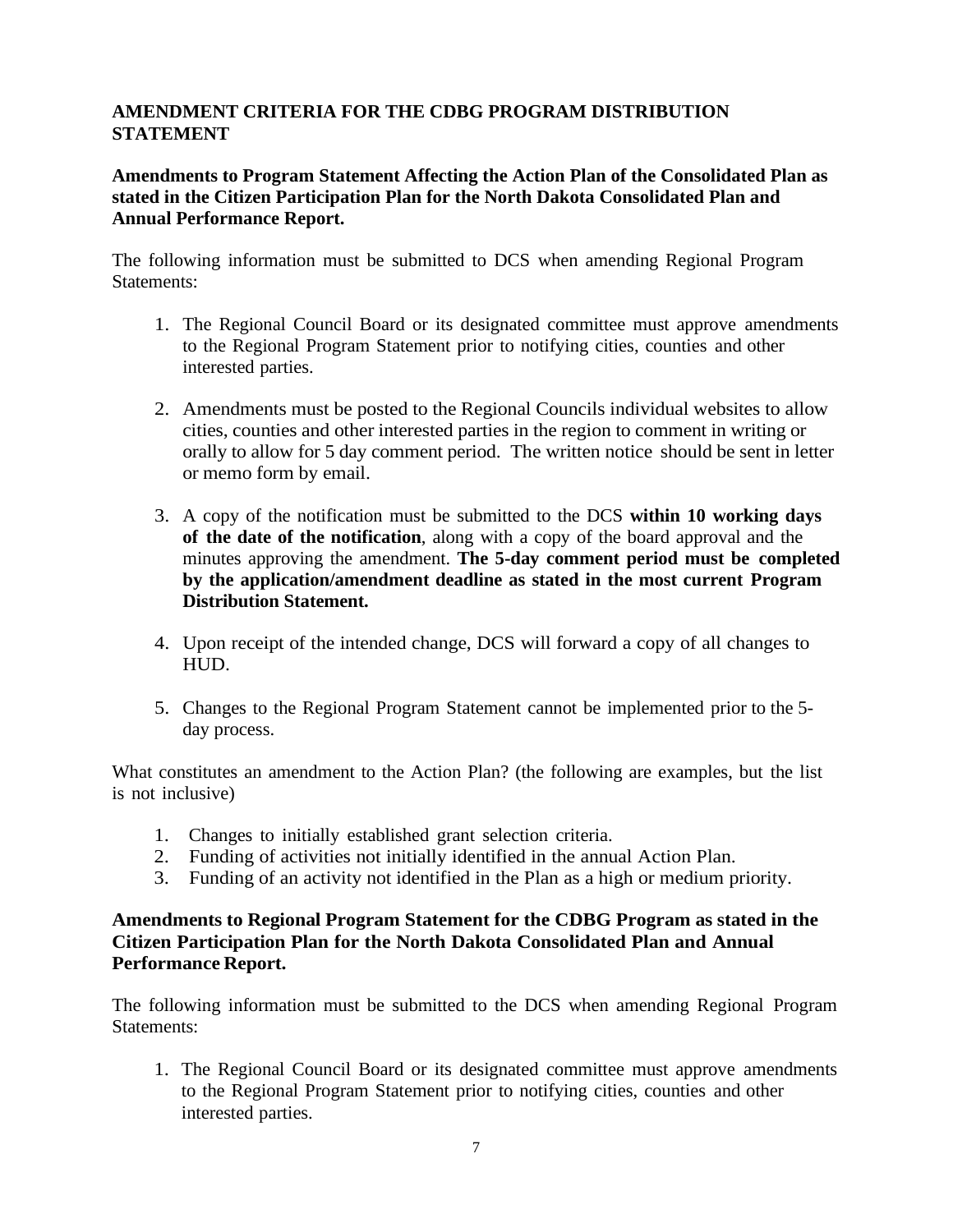- 2. Amendments must be posted to the Regional Councils individual websites to allow cities, counties and other interested parties in the region to comment in writing or orally to allow for 5 day comment period. The written notice should be sent in letter or memo form by email.
- 3. Changes to the Regional Program Statement cannot be implemented prior to notifying cities, counties and other interested parties.
- 4. A copy of the notification must be submitted to the DCS **within 10 working days of the date of the notification**, along with a copy of the board approval and the minutes approving the amendment. **The 5 day comment period must be completed by the application/amendment deadline as stated in the most current Program Distribution Statement.**

What constitutes an amendment to the CDBG Program? (the following are examples, but the list is not inclusive)

- 1. Transferring money from one emphasis area to another.
- 2. Modifications to deadline dates.

#### EXCEPTION:

Transfers without Notice

- 1. After scoring and ranking has occurred, transfers between funding categories that are \$20,000 and less can be made without public notice.
- 2. If a balance remains in a funding category, and not all applications received for that category were funded, an explanation must be provided why the applicant(s) were not offered the balance of the funds remaining.
- 3. Transfers without notice will be limited to two transfers per year.
- 4. The DCS must be notified of all transfers in writing within 10 days of the Board decision, along with a copy of the board approval and the minutes approving the transfer.

NOTE: This policy applies to allocation funds only. Revolving Loan funds can only be used for Economic Development projects.

#### **AMENDMENT CRITERIA FOR THE HOME PROGRAM DISTRIBUTION STATEMENT**

The state may reallocate funds from one category to another, or one recipient or subrecipient to another, because of high demand, an emergency due to a natural disaster, or determinations that performance-based measures have not been met.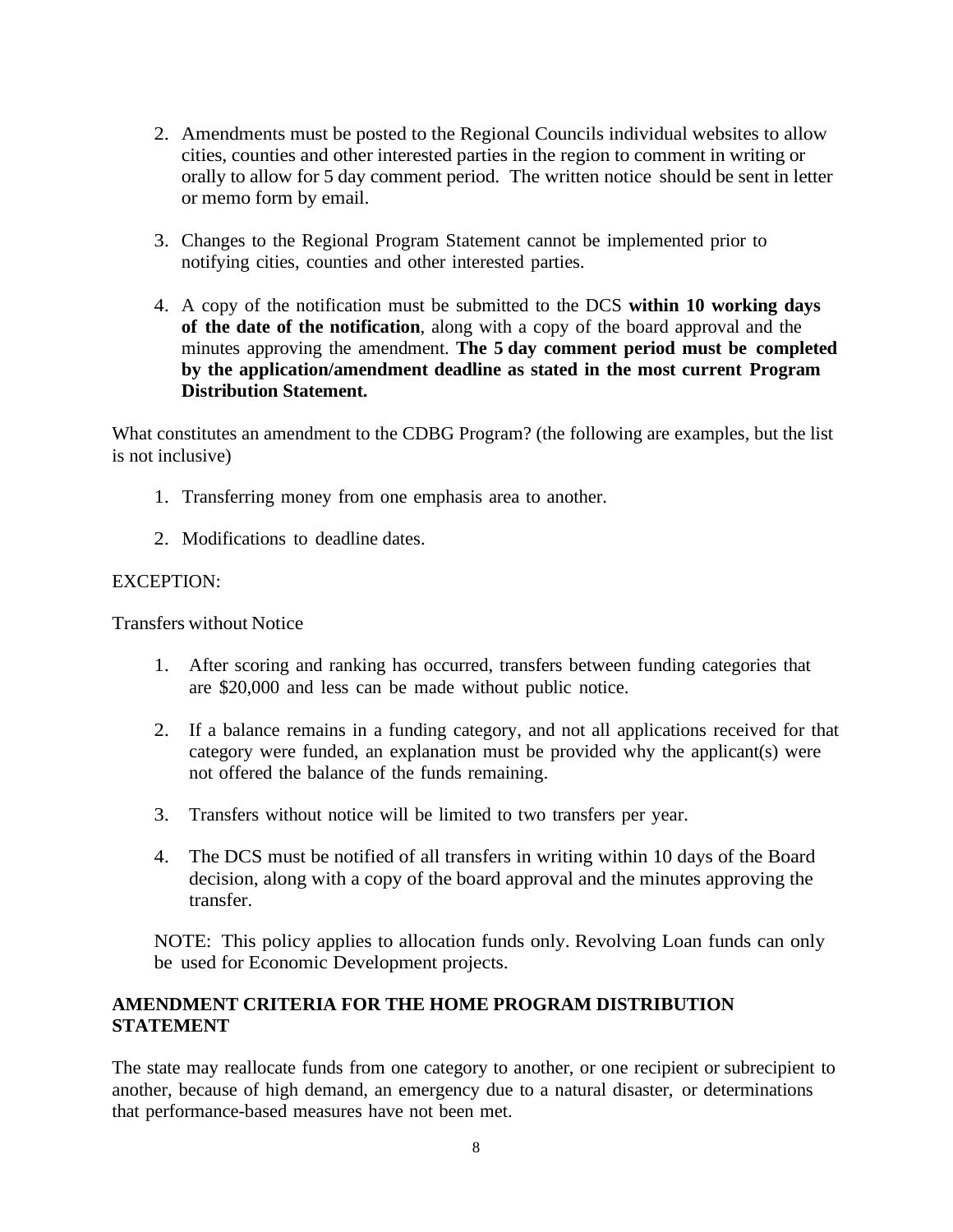State program income, repayments, and recaptured funds received by DCS will be allocated, at our discretion, for any project or activity, in the proceeding program year and committed before any HOME funds are drawn from the Treasury account, except for the funds in the Treasury account that are required to be reserved, in accordance with the HUD Interim Final Rule for the HOME program published 12/2/2016 and 24 CFR Part 92.503.

The approval of applications for CHDOs and non-and-for-profit developers will be a competitive process. If CHDO reserve funds remain, the DCS may at its discretion, open a second competitive round of applications to be accepted from CHDOs only.

# **CHANGES IN FEDERAL FUNDING LEVEL**

Any changes in federal funding level after the Consolidated Plan and Annual Action Plan's draft comment period has expired and the resulting effect on the distribution of funds will not be considered an amendment or a substantial amendment.

# **ANNUAL PERFORMANCE REPORTS**

Performance reports on CDBG, HOME, HTF, and ESG programs covered by the Consolidated Plan or Annual Action Plan are to be prepared by the North Dakota Department of Commerce, Division of Community Services within 90 days after the end of each program year. Draft performance reports will be made available upon written request. The draft performance report will be available for comment for no less than 5 days, and any public comments received in writing will be reported in an addendum to the final performance report.

# **ACCESS TO RECORDS**

To the extent allowed by law, interested citizens and organizations shall be afforded reasonable and timely access to records covering the preparation of the Consolidated Plan or Annual Action Plan, project evaluation and selection, HUD's comments on the Plan and annual performance reports. In addition, materials on formula grant programs covered by the Consolidated Plan or Annual Action Plan, including activities undertaken in the previous five years, will be made available to any member of the public who requests information. A complete file of citizen comments will also be available for review by interested parties.

# **COMPLAINTS AND GRIEVANCES**

Citizens, administering agencies and other interested parties may submit complaints and grievances regarding the programs the North Dakota Department of Commerce, Division of Community Services administers. Complaints should be in writing, specific in their subject matter, and include facts to support allegations. The following are considered to constitute complaints to which a response is due:

- The administering agency has purportedly violated a provision of the Citizen Participation Plan;
- The administering agency has purportedly violated a provision of federal CDBG, ESG, HTF, or HOME program regulations; and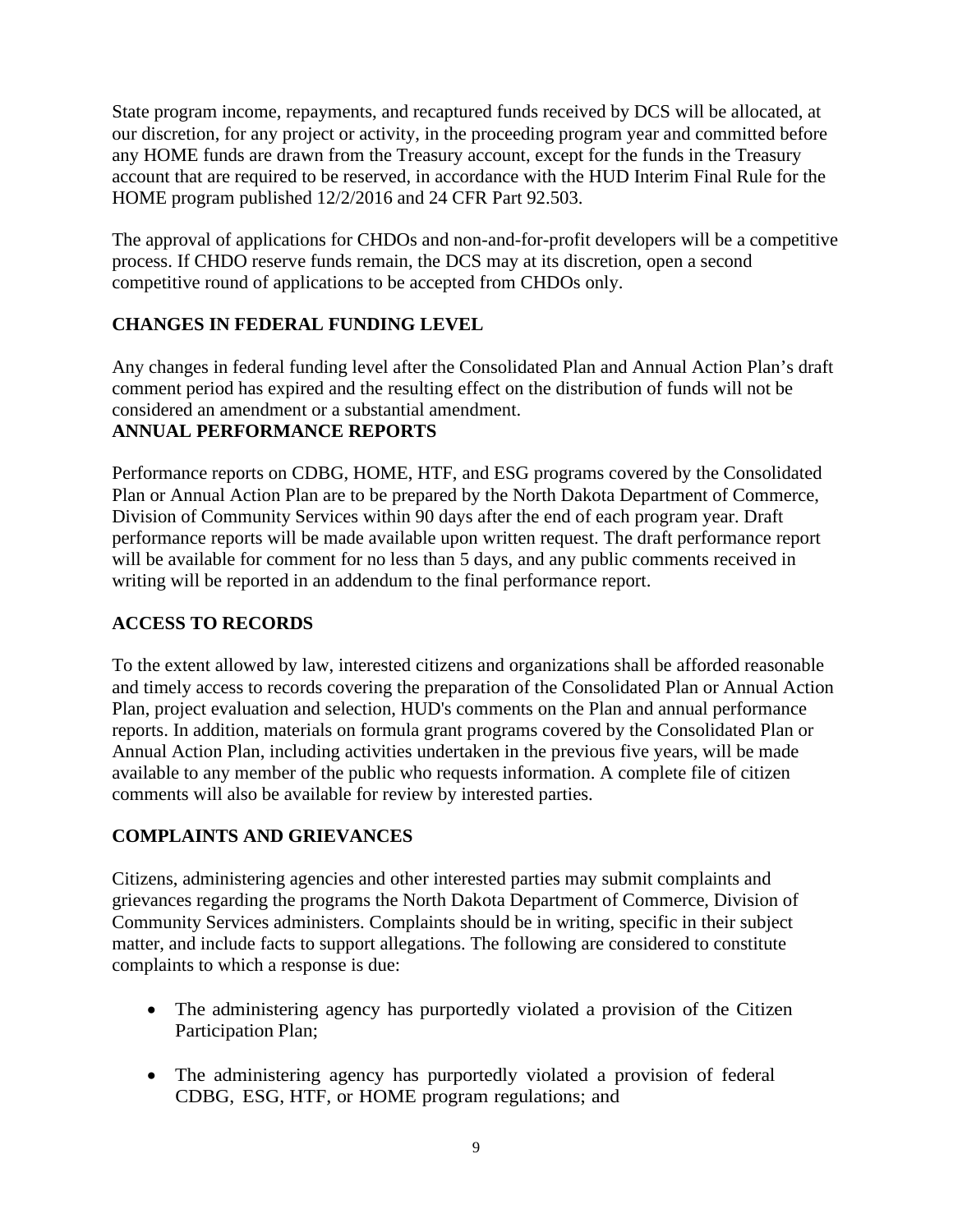• The administering agency, or any of its contractors, has purportedly engaged in questionable practices resulting in waste, fraud or mismanagement of any program funds.

Residents may also present complaints and grievances orally by phone or in writing by email by contacting the Department of Commerce's Section 504 Coordinator, Tonya Forderer via email at [dcs@nd.gov o](mailto:dcs@nd.gov)r by calling 701-328-5300, TTY: 800-366-6888, Spanish TTY: 800-435-8590 or Relay ND Voice: 800-366-6889.

All public comments, including complaints and grievances, made either orally or in writing within the 5 day public comment period, will be included in the final Consolidated Plan or Annual Action Plan. Such complaints or grievances for CDBG, HOME, HTF, or ESG shall be directed to the Consolidated Plan representative at the Community Services Division.

## **TIMELY RESPONSE TO COMPLAINTS OR GRIEVANCES**

Upon receipt of a written complaint, the designated representative at Community Services Division shall respond to the complainant within a timely manner and maintain a copy of all related correspondence, which will be subject to review.

Within a timely manner of receiving the complaint, the designated representative shall discuss the matter with the department manager and respond to the complainant in writing. A copy of the Community Services Division response will be transmitted, concurrently, to the complainant and to the division directors. If, due to unusual circumstances, the designated representative finds that he/she is unable to meet the prescribed time limit, the limit may be extended by written notice to the complainant. The designated representative's notice must include the reason for the extension and the date on which a response is expected to be generated, which may be based on the nature and complexity of the complaint.

Public review materials and performance reports will include data, as appropriate under confidentiality regulations, on any written complaints received and how each was resolved.

## **ACTIVITIES EXEMPT FROM SUBSTANTIAL AMENDMENT CITIZEN PARTICIPATION REQUIREMENTS**

#### **URGENT NEEDS**

It may be necessary to amend the Consolidated Plan or Annual Action Plan in the event of an emergency such as a natural disaster. These amendments may include funding new activities and/or the reprogramming of funds including canceling activities to meet community development needs that have a particular urgency. Therefore, the State of North Dakota may utilize its HOME or CDBG funds to meet an urgent need without the normal public comment period, which is otherwise required for substantial amendments.

To comply with the national objective of meeting community development needs having a particular urgency, an activity will alleviate existing conditions that the State of North Dakota certifies: